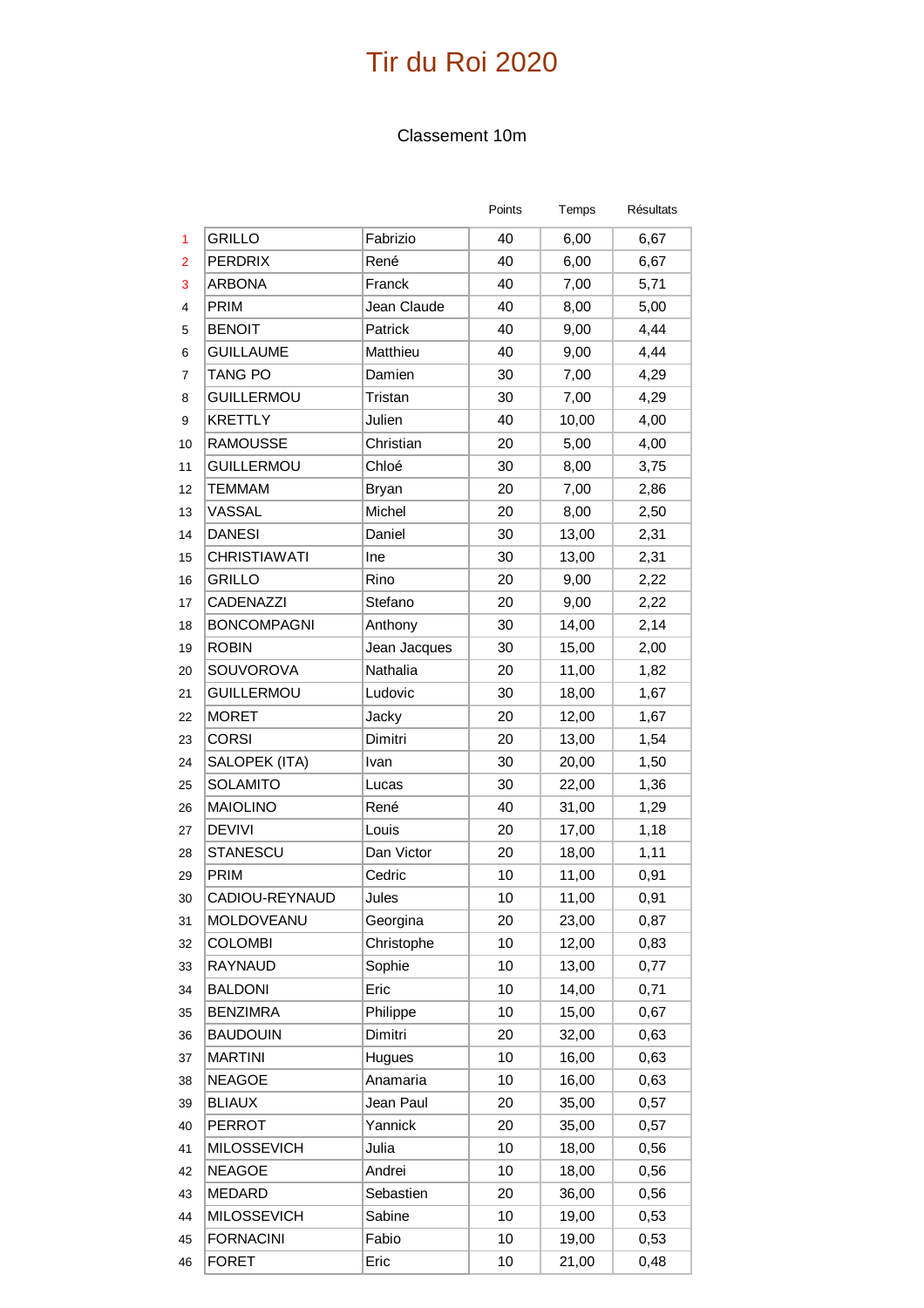| 47 | <b>LARSSOM</b>     | Carl          | 10          | 21,00 | 0,48 |
|----|--------------------|---------------|-------------|-------|------|
| 48 | <b>MAHAILESCU</b>  | Cezar         | 10          | 22,00 | 0,45 |
| 49 | <b>OLSEN</b>       | Kari          | 10          | 26,00 | 0,38 |
| 50 | <b>BOMY</b>        | Joris         | 10          | 32,00 | 0,31 |
| 51 | <b>CODINA</b>      | Maud          | 10          | 33,00 | 0,30 |
| 52 | <b>LEMONNIER</b>   | Sao Mai       | 10          | 44,00 | 0,23 |
| 53 | <b>CHEFFAJ</b>     | Abderrahman   | 0           | 9,00  | 0,00 |
| 54 | <b>GRANGER</b>     | Sebastien     | 0           | 9,00  | 0,00 |
| 55 | <b>LINOTTE</b>     | <b>Didier</b> | 0           | 9,00  | 0,00 |
| 56 | <b>ANSIAU</b>      | David         | 0           | 11,00 | 0,00 |
| 57 | <b>LEMONNIER</b>   | Stephane      | 0           | 12,00 | 0,00 |
| 58 | <b>MILOSSEVICH</b> | Livio         | 0           | 14,00 | 0,00 |
| 59 | <b>GROSMAIRE</b>   | Karine        | 0           | 14,00 | 0,00 |
| 60 | <b>HAZAN</b>       | Ethan         | 0           | 16,00 | 0,00 |
| 61 | <b>VIEBRANZ</b>    | Hendrick      | 0           | 17,00 | 0,00 |
| 62 | <b>NOVIELLO</b>    | Emilie        | $\mathbf 0$ | 20,00 | 0,00 |
| 63 | <b>DEVIVI</b>      | Maelys        | 0           | 23,00 | 0,00 |
| 64 | <b>GRIFFITH</b>    | Gabriella     | $\Omega$    | 27,00 | 0,00 |
| 65 | <b>GROSMAIRE</b>   | Mathys        | 0           | 34,00 | 0,00 |
| 66 | <b>AGLIARDI</b>    | Fabien        | 0           | 0,00  | 0,00 |
| 67 | <b>AGLIARDI</b>    | Marc          | 0           | 0,00  | 0,00 |
| 68 | <b>FARVAULT</b>    | Jessica       | 0           | 0,00  | 0,00 |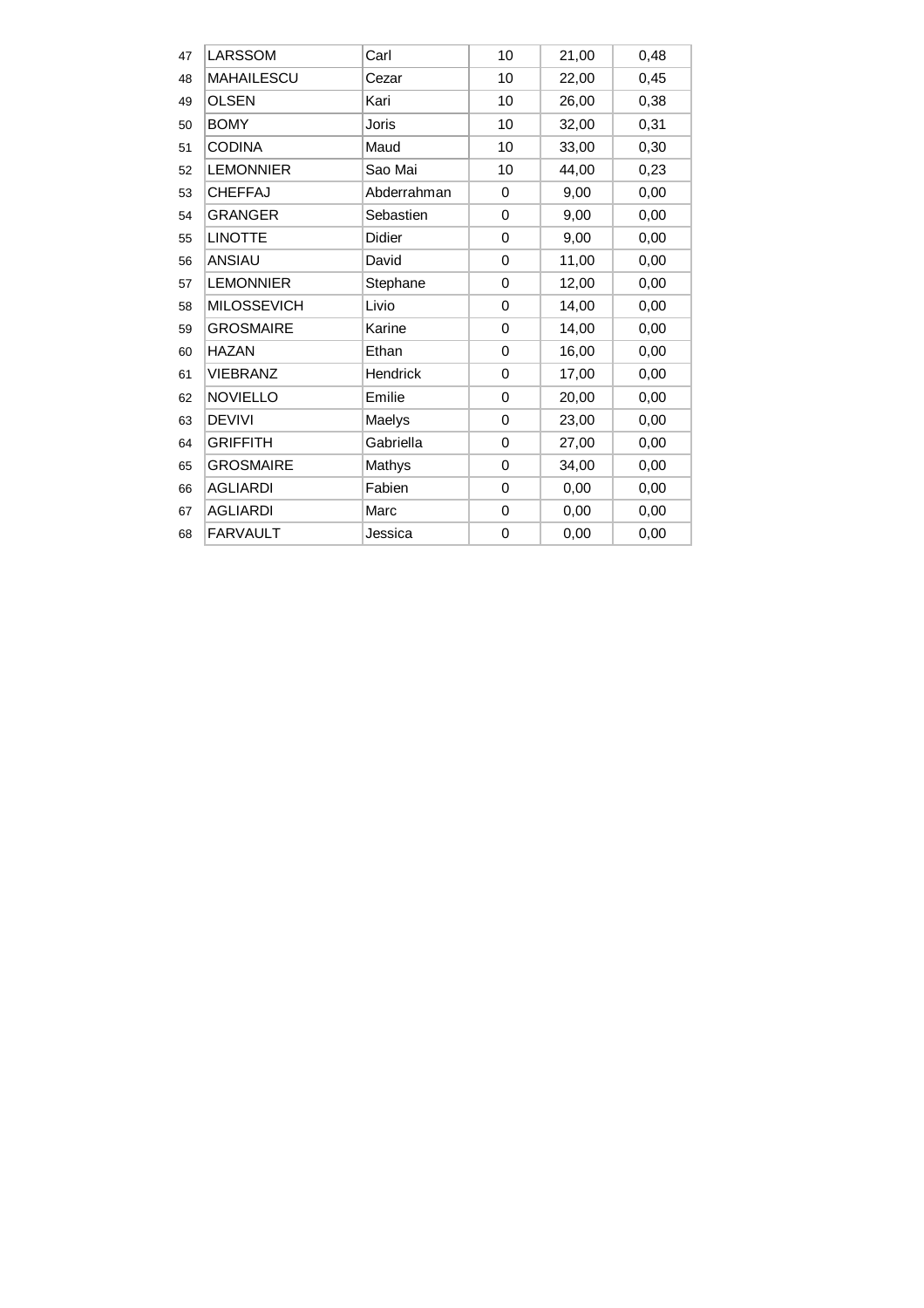### Classement TSV

|                |                    |              | Points | Temps | <b>Résultats</b> |
|----------------|--------------------|--------------|--------|-------|------------------|
| 1              | PRIM               | Jean Claude  | 50     | 7,00  | 7,14             |
| $\overline{2}$ | <b>BENOIT</b>      | Patrick      | 49     | 7,51  | 6,52             |
| 3              | <b>KRETTLY</b>     | Julien       | 49     | 10,30 | 4,76             |
| 4              | <b>CHEFFAJ</b>     | Abderrahman  | 49     | 10,79 | 4,54             |
| 5              | <b>TANG PO</b>     | Damien       | 49     | 10,85 | 4,52             |
| 6              | SALOPEK (ITA)      | Ivan         | 50     | 11,09 | 4,51             |
| 7              | <b>ARBONA</b>      | Franck       | 49     | 11,97 | 4,09             |
| 8              | <b>GUILLERMOU</b>  | Ludovic      | 49     | 12,28 | 3,99             |
| 9              | <b>GRILLO</b>      | Fabrizio     | 50     | 12,67 | 3,95             |
| 10             | <b>MEDARD</b>      | Sebastien    | 46     | 12,04 | 3,82             |
| 11             | <b>GROSMAIRE</b>   | Mathys       | 50     | 13,28 | 3,77             |
| 12             | <b>GUILLERMOU</b>  | Tristan      | 49     | 14,33 | 3,42             |
| 13             | <b>GUILLERMOU</b>  | Chloé        | 48     | 14,16 | 3,39             |
| 14             | <b>RAMOUSSE</b>    | Christian    | 34     | 10,45 | 3,25             |
| 15             | ANSIAU             | David        | 48     | 15,30 | 3,14             |
| 16             | <b>ROBIN</b>       | Jean Jacques | 47     | 15,04 | 3,13             |
| 17             | <b>COLOMBI</b>     | Christophe   | 49     | 16,82 | 2,91             |
| 18             | <b>BLIAUX</b>      | Jean Paul    | 50     | 17,26 | 2,90             |
| 19             | <b>GUILLAUME</b>   | Matthieu     | 47     | 16,39 | 2,87             |
| 20             | <b>GRANGER</b>     | Sebastien    | 48     | 17,40 | 2,76             |
| 21             | <b>MORET</b>       | Jacky        | 48     | 17,74 | 2,71             |
| 22             | <b>HAZAN</b>       | Ethan        | 48     | 17,84 | 2,69             |
| 23             | <b>SOLAMITO</b>    | Lucas        | 50     | 18,82 | 2,66             |
| 24             | LARSSOM            | Carl         | 50     | 19,72 | 2,54             |
| 25             | <b>MAIOLINO</b>    | René         | 49     | 19,90 | 2,46             |
| 26             | CADENAZZI          | Stefano      | 42     | 17,33 | 2,42             |
| 27             | <b>PERDRIX</b>     | René         | 45     | 19,21 | 2,34             |
| 28             | <b>CORSI</b>       | Dimitri      | 50     | 21,62 | 2,31             |
| 29             | <b>MAHAILESCU</b>  | Cezar        | 48     | 21,40 | 2,24             |
| 30             | <b>DANESI</b>      | Daniel       | 49     | 22,71 | 2,16             |
| 31             | <b>BOMY</b>        | Joris        | 49     | 22,78 | 2,15             |
| 32             | <b>DEVIVI</b>      | Louis        | 35     | 16,80 | 2,08             |
| 33             | <b>LEMONNIER</b>   | Sao Mai      | 48     | 23,25 | 2,06             |
| 34             | VASSAL             | Michel       | 41     | 21,35 | 1,92             |
| 35             | <b>MILOSSEVICH</b> | Livio        | 34     | 17,91 | 1,90             |
| 36             | MOLDOVEANU         | Georgina     | 49     | 26,56 | 1,84             |
| 37             | <b>TEMMAM</b>      | <b>Bryan</b> | 33     | 18,00 | 1,83             |
| 38             | <b>NEAGOE</b>      | Andrei       | 50     | 29,41 | 1,70             |
| 39             | OLSEN              | Kari         | 50     | 30,04 | 1,66             |
| 40             | <b>LINOTTE</b>     | Didier       | 49     | 29,49 | 1,66             |
| 41             | <b>MILOSSEVICH</b> | Sabine       | 50     | 32,85 | 1,52             |
| 42             | <b>LEMONNIER</b>   | Stephane     | 29     | 19,48 | 1,49             |
| 43             | <b>BALDONI</b>     | Eric         | 45     | 30,94 | 1,45             |
| 44             | <b>FORNACINI</b>   | Fabio        | 34     | 24,21 | 1,40             |
| 45             | <b>NEAGOE</b>      | Anamaria     | 42     | 30,32 | 1,39             |
| 46             | <b>AGLIARDI</b>    | Marc         | 37     | 33,11 | 1,12             |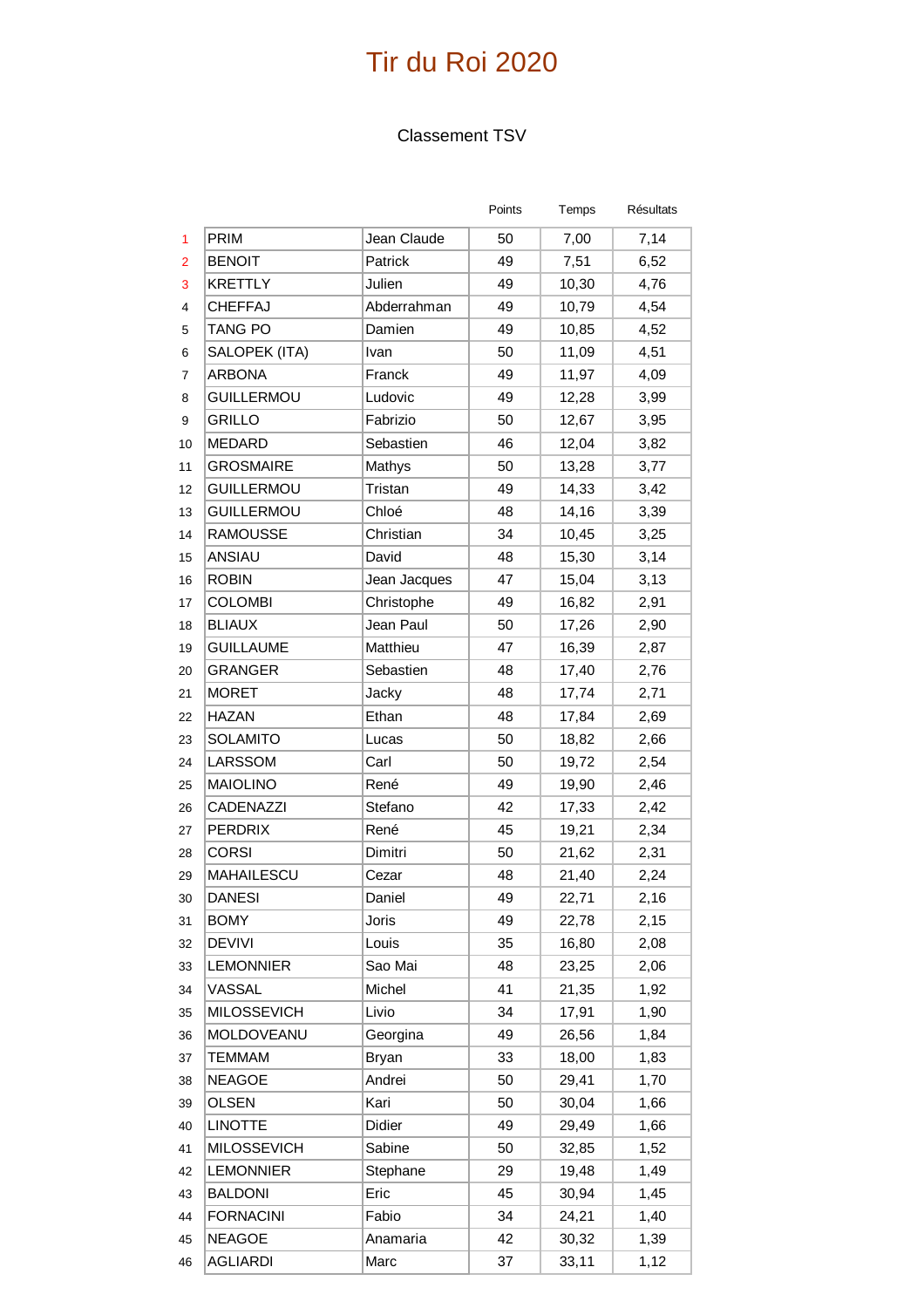| 47 | <b>GRIFFITH</b>     | Gabriella  | 34          | 31,19 | 1,09 |
|----|---------------------|------------|-------------|-------|------|
| 48 | <b>MARTINI</b>      | Hugues     | 22          | 20,42 | 1,08 |
| 49 | <b>CHRISTIAWATI</b> | <b>Ine</b> | 33          | 31,45 | 1,05 |
| 50 | <b>BAUDOUIN</b>     | Dimitri    | 48          | 46,09 | 1,04 |
| 51 | <b>GROSMAIRE</b>    | Karine     | 47          | 49,90 | 0,94 |
| 52 | <b>FORET</b>        | Eric       | 42          | 44,64 | 0,94 |
| 53 | CADIOU-REYNAUD      | Jules      | 32          | 36,54 | 0,88 |
| 54 | <b>BENZIMRA</b>     | Philippe   | 37          | 44,53 | 0,83 |
| 55 | <b>SOUVOROVA</b>    | Nathalia   | 32          | 40,66 | 0,79 |
| 56 | <b>DEVIVI</b>       | Maelys     | 32          | 42,61 | 0,75 |
| 57 | <b>STANESCU</b>     | Dan Victor | 28          | 41,11 | 0,68 |
| 58 | <b>MILOSSEVICH</b>  | Julia      | 18          | 28,90 | 0,62 |
| 59 | <b>RAYNAUD</b>      | Sophie     | 15          | 24,39 | 0,62 |
| 60 | <b>GRILLO</b>       | Rino       | 18          | 34,76 | 0,52 |
| 61 | <b>PRIM</b>         | Cedric     | 16          | 36,30 | 0,44 |
| 62 | <b>VIEBRANZ</b>     | Hendrick   | 0           | 27,31 | 0,00 |
| 63 | <b>AGLIARDI</b>     | Fabien     | $\mathbf 0$ | 31,04 | 0,00 |
| 64 | <b>FARVAULT</b>     | Jessica    | 0           | 52,46 | 0,00 |
| 65 | <b>BONCOMPAGNI</b>  | Anthony    | 0           | 53,24 | 0,00 |
| 66 | <b>CODINA</b>       | Maud       | 0           | 66,60 | 0,00 |
| 67 | <b>NOVIELLO</b>     | Emilie     | 0           | 0,00  | 0,00 |
| 68 | <b>PERROT</b>       | Yannick    | 0           | 0,00  | 0,00 |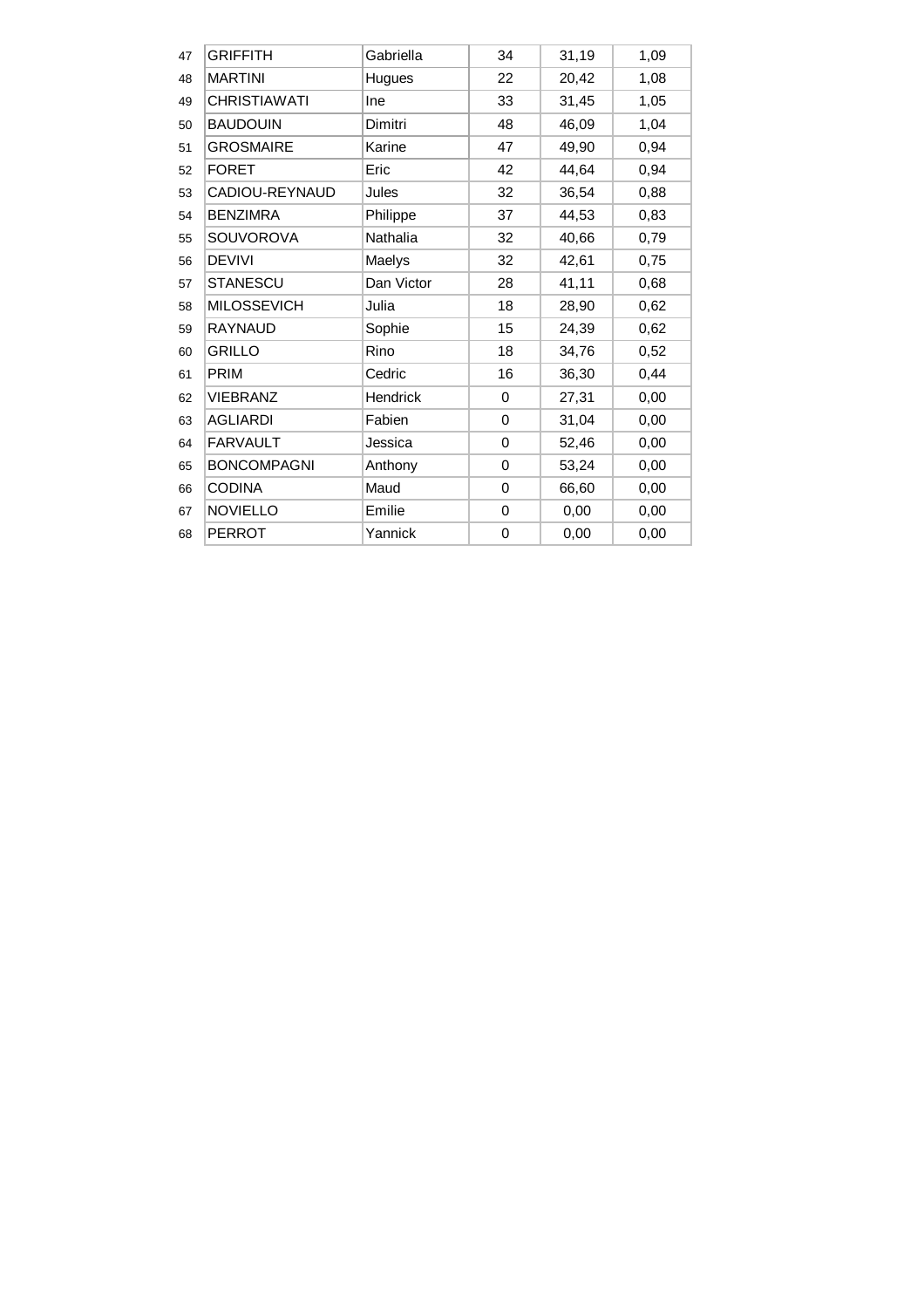#### Classement Carabine

|                |                     |              | Points | Temps | Résultats |
|----------------|---------------------|--------------|--------|-------|-----------|
| 1              | PRIM                | Jean Claude  | 50     | 5,90  | 8,47      |
| $\overline{2}$ | <b>ARBONA</b>       | Franck       | 50     | 6,99  | 7,15      |
| 3              | <b>SOLAMITO</b>     | Lucas        | 50     | 7,32  | 6,83      |
| $\overline{4}$ | <b>GRANGER</b>      | Sebastien    | 50     | 7,40  | 6,76      |
| 5              | TANG PO             | Damien       | 30     | 4,44  | 6,76      |
| 6              | <b>KRETTLY</b>      | Julien       | 50     | 7,71  | 6,49      |
| 7              | <b>GUILLERMOU</b>   | Ludovic      | 50     | 7,73  | 6,47      |
| 8              | VASSAL              | Michel       | 40     | 6,52  | 6,13      |
| 9              | SALOPEK (ITA)       | Ivan         | 50     | 8,89  | 5,62      |
| 10             | <b>BENOIT</b>       | Patrick      | 50     | 10,22 | 4,89      |
| 11             | <b>MORET</b>        | Jacky        | 50     | 10,27 | 4,87      |
| 12             | <b>MILOSSEVICH</b>  | Julia        | 50     | 10,45 | 4,78      |
| 13             | <b>FORNACINI</b>    | Fabio        | 50     | 10,57 | 4,73      |
| 14             | <b>TEMMAM</b>       | <b>Bryan</b> | 40     | 8,63  | 4,63      |
| 15             | <b>HAZAN</b>        | Ethan        | 50     | 11,00 | 4,55      |
| 16             | MEDARD              | Sebastien    | 40     | 9,40  | 4,26      |
| 17             | <b>CHEFFAJ</b>      | Abderrahman  | 40     | 9,67  | 4,14      |
| 18             | ANSIAU              | David        | 50     | 12,48 | 4,01      |
| 19             | <b>GUILLAUME</b>    | Matthieu     | 50     | 12,53 | 3,99      |
| 20             | <b>PRIM</b>         | Cedric       | 40     | 10,03 | 3,99      |
| 21             | <b>LINOTTE</b>      | Didier       | 40     | 10,12 | 3,95      |
| 22             | <b>GRILLO</b>       | Fabrizio     | 40     | 10,15 | 3,94      |
| 23             | <b>MILOSSEVICH</b>  | Sabine       | 50     | 13,00 | 3,85      |
| 24             | <b>BENZIMRA</b>     | Philippe     | 40     | 10,52 | 3,80      |
| 25             | CADIOU-REYNAUD      | Jules        | 50     | 13,89 | 3,60      |
| 26             | <b>BALDONI</b>      | Eric         | 30     | 8,73  | 3,44      |
| 27             | <b>DANESI</b>       | Daniel       | 50     | 14,69 | 3,40      |
| 28             | <b>GROSMAIRE</b>    | Mathys       | 50     | 15,04 | 3,32      |
| 29             | <b>PERDRIX</b>      | René         | 50     | 15,07 | 3,32      |
| 30             | <b>CADENAZZI</b>    | Stefano      | 50     | 15,69 | 3,19      |
| 31             | <b>NOVIELLO</b>     | Emilie       | 50     | 16,03 | 3,12      |
| 32             | <b>NEAGOE</b>       | Andrei       | 40     | 13,07 | 3,06      |
| 33             | <b>CHRISTIAWATI</b> | Ine          | 50     | 17,37 | 2,88      |
| 34             | <b>MARTINI</b>      | Hugues       | 40     | 14,36 | 2,79      |
| 35             | <b>AGLIARDI</b>     | Marc         | 40     | 15,27 | 2,62      |
| 36             | LARSSOM             | Carl         | 50     | 19,68 | 2,54      |
| 37             | <b>RAMOUSSE</b>     | Christian    | 20     | 8,14  | 2,46      |
| 38             | <b>PERROT</b>       | Yannick      | 20     | 9,10  | 2,20      |
| 39             | <b>STANESCU</b>     | Dan Victor   | 40     | 18,38 | 2,18      |
| 40             | <b>GUILLERMOU</b>   | Tristan      | 30     | 13,89 | 2,16      |
| 41             | <b>DEVIVI</b>       | Maelys       | 40     | 18,57 | 2,15      |
| 42             | <b>AGLIARDI</b>     | Fabien       | 30     | 14,00 | 2,14      |
| 43             | <b>DEVIVI</b>       | Louis        | 40     | 18,91 | 2,12      |
| 44             | <b>GRILLO</b>       | Rino         | 30     | 14,19 | 2,11      |
| 45             | <b>GUILLERMOU</b>   | Chloé        | 20     | 9,60  | 2,08      |
| 46             | <b>GRIFFITH</b>     | Gabriella    | 40     | 20,01 | 2,00      |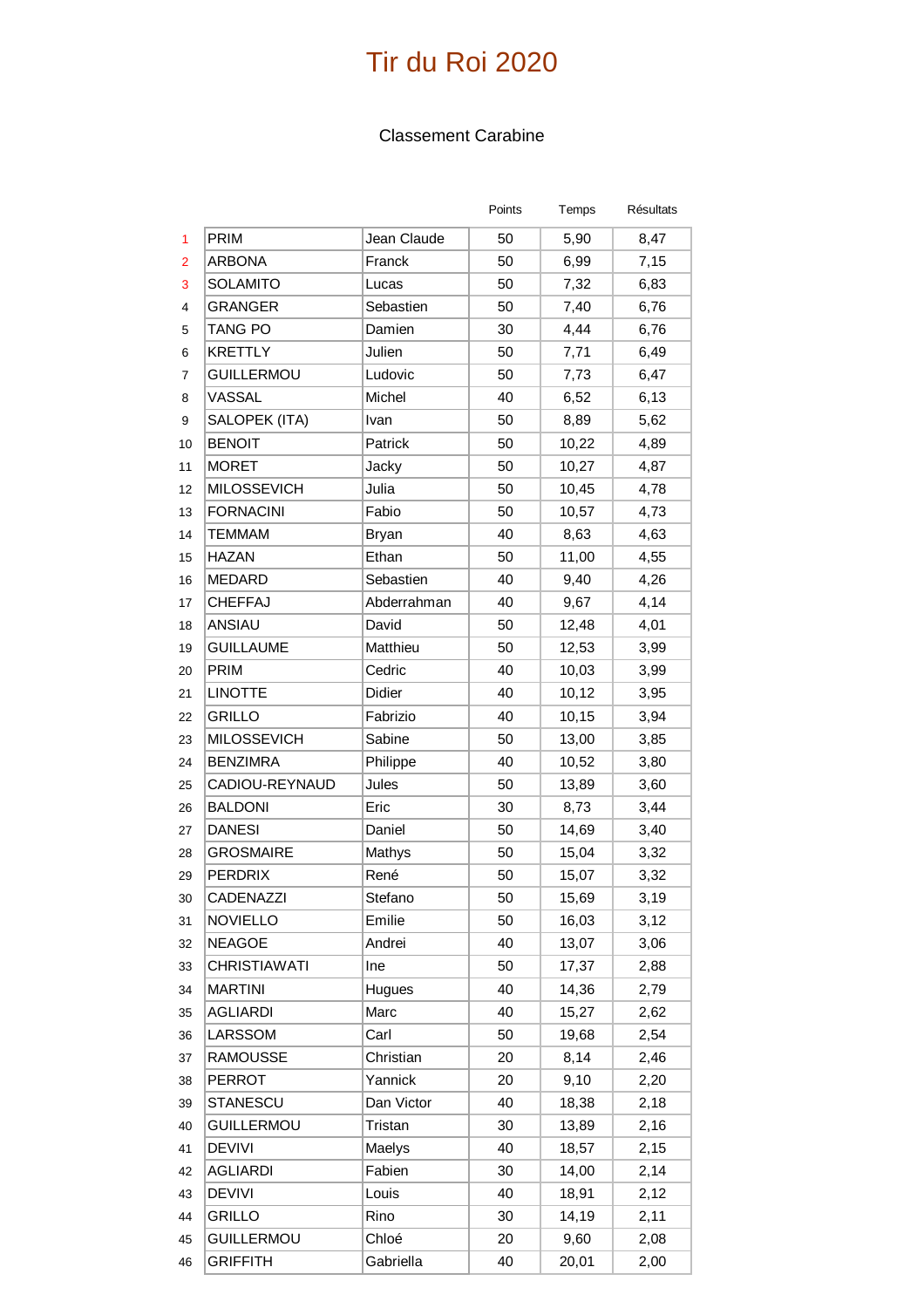| 47 | <b>COLOMBI</b>     | Christophe      | 30 | 16,17 | 1,86 |
|----|--------------------|-----------------|----|-------|------|
|    |                    |                 |    |       |      |
| 48 | <b>NEAGOE</b>      | Anamaria        | 40 | 21,82 | 1,83 |
| 49 | <b>ROBIN</b>       | Jean Jacques    | 50 | 27,63 | 1,81 |
| 50 | <b>RAYNAUD</b>     | Sophie          | 30 | 17,32 | 1,73 |
| 51 | <b>SOUVOROVA</b>   | Nathalia        | 50 | 31,43 | 1,59 |
| 52 | <b>CORSI</b>       | Dimitri         | 40 | 25,26 | 1,58 |
| 53 | <b>LEMONNIER</b>   | Sao Mai         | 40 | 25,77 | 1,55 |
| 54 | <b>BOMY</b>        | Joris           | 30 | 20,91 | 1,43 |
| 55 | MOLDOVEANU         | Georgina        | 30 | 22,49 | 1,33 |
| 56 | <b>BAUDOUIN</b>    | Dimitri         | 40 | 33,37 | 1,20 |
| 57 | <b>MAHAILESCU</b>  | Cezar           | 30 | 27,84 | 1,08 |
| 58 | <b>BONCOMPAGNI</b> | Anthony         | 20 | 19,69 | 1,02 |
| 59 | <b>CODINA</b>      | Maud            | 20 | 19,90 | 1,01 |
| 60 | <b>MILOSSEVICH</b> | Livio           | 20 | 20,73 | 0,96 |
| 61 | <b>OLSEN</b>       | Kari            | 20 | 22,67 | 0,88 |
| 62 | <b>FARVAULT</b>    | Jessica         | 20 | 24,63 | 0,81 |
| 63 | <b>VIEBRANZ</b>    | <b>Hendrick</b> | 10 | 17,17 | 0,58 |
| 64 | <b>MAIOLINO</b>    | René            | 10 | 20,98 | 0,48 |
| 65 | <b>LEMONNIER</b>   | Stephane        | 0  | 12,00 | 0,00 |
| 66 | <b>FORET</b>       | Eric            | 0  | 18,69 | 0,00 |
| 67 | <b>GROSMAIRE</b>   | Karine          | 0  | 19,83 | 0,00 |
| 68 | <b>BLIAUX</b>      | Jean Paul       | 0  | 0,00  | 0,00 |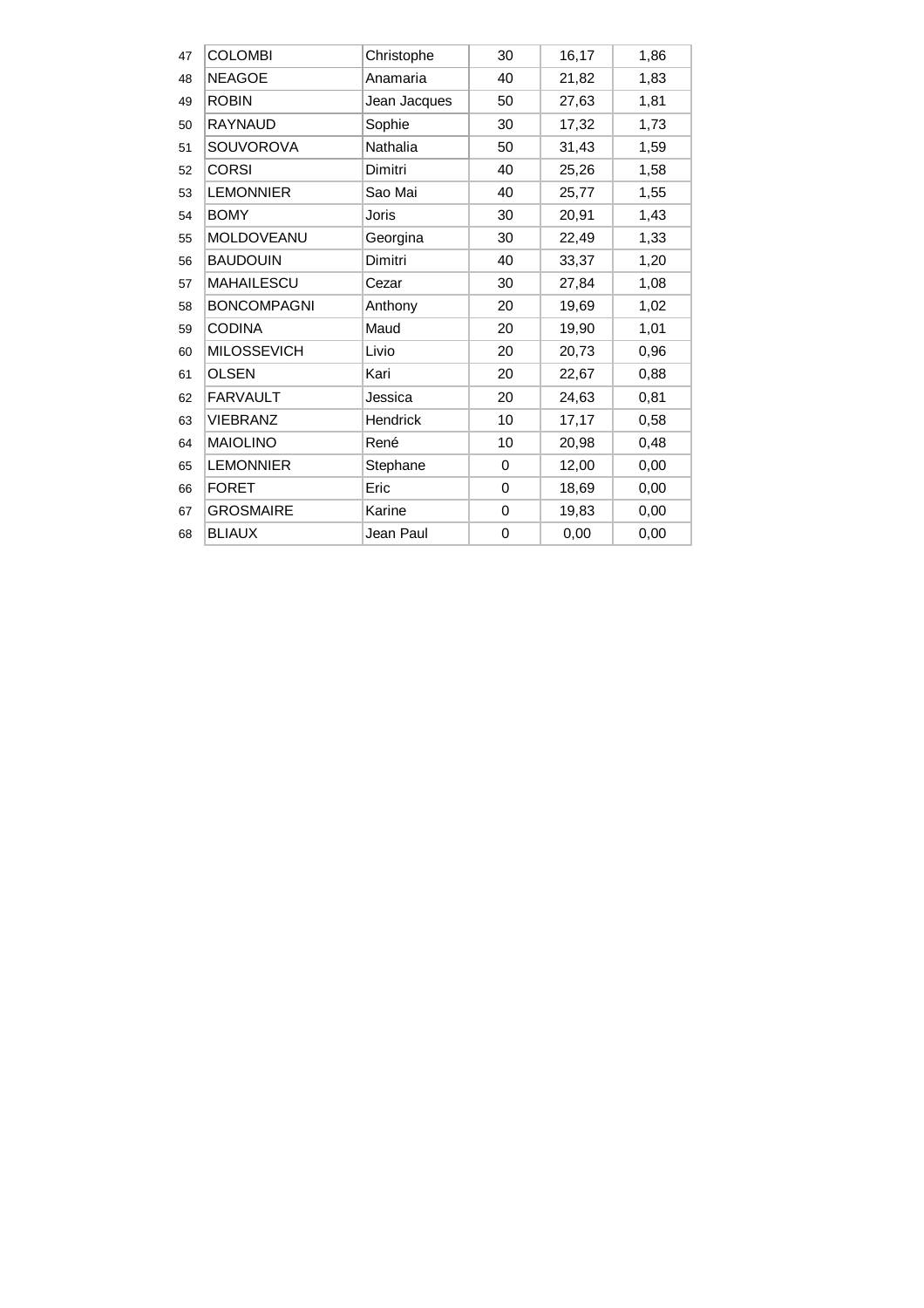#### Classement Revolver

|                |                   |              | Points | Temps | Résultats |
|----------------|-------------------|--------------|--------|-------|-----------|
| 1              | PRIM              | Jean Claude  | 47     | 7,18  | 6,55      |
| $\overline{2}$ | VASSAL            | Michel       | 44     | 7,65  | 5,75      |
| 3              | <b>BENOIT</b>     | Patrick      | 46     | 9,07  | 5,07      |
| $\overline{4}$ | <b>KRETTLY</b>    | Julien       | 46     | 10,47 | 4,39      |
| 5              | <b>PERDRIX</b>    | René         | 42     | 9,61  | 4,37      |
| 6              | CADIOU-REYNAUD    | Jules        | 43     | 10,63 | 4,05      |
| 7              | <b>RAMOUSSE</b>   | Christian    | 39     | 10,12 | 3,85      |
| 8              | <b>GUILLERMOU</b> | Chloé        | 42     | 11,39 | 3,69      |
| 9              | <b>CHEFFAJ</b>    | Abderrahman  | 25     | 6,79  | 3,68      |
| 10             | <b>GUILLERMOU</b> | Tristan      | 46     | 12,50 | 3,68      |
| 11             | SALOPEK (ITA)     | Ivan         | 48     | 13,19 | 3,64      |
| 12             | <b>TANG PO</b>    | Damien       | 44     | 12,19 | 3,61      |
| 13             | <b>TEMMAM</b>     | <b>Bryan</b> | 43     | 12,88 | 3,34      |
| 14             | <b>FORNACINI</b>  | Fabio        | 38     | 11,40 | 3,33      |
| 15             | <b>MORET</b>      | Jacky        | 35     | 10,58 | 3,31      |
| 16             | <b>CADENAZZI</b>  | Stefano      | 43     | 13,11 | 3,28      |
| 17             | LARSSOM           | Carl         | 44     | 13,54 | 3,25      |
| 18             | <b>ARBONA</b>     | Franck       | 40     | 12,41 | 3,22      |
| 19             | <b>SOLAMITO</b>   | Lucas        | 42     | 13,30 | 3,16      |
| 20             | <b>GRANGER</b>    | Sebastien    | 40     | 13,53 | 2,96      |
| 21             | <b>MEDARD</b>     | Sebastien    | 39     | 13,48 | 2,89      |
| 22             | RAYNAUD           | Sophie       | 37     | 13,02 | 2,84      |
| 23             | <b>HAZAN</b>      | Ethan        | 39     | 14,62 | 2,67      |
| 24             | ANSIAU            | David        | 44     | 16,62 | 2,65      |
| 25             | <b>STANESCU</b>   | Dan Victor   | 38     | 14,42 | 2,64      |
| 26             | <b>GUILLERMOU</b> | Ludovic      | 39     | 14,84 | 2,63      |
| 27             | <b>MAHAILESCU</b> | Cezar        | 39     | 15,87 | 2,46      |
| 28             | <b>GUILLAUME</b>  | Matthieu     | 38     | 16,34 | 2,33      |
| 29             | <b>ROBIN</b>      | Jean Jacques | 46     | 20,16 | 2,28      |
| 30             | <b>MARTINI</b>    | Hugues       | 42     | 18,68 | 2,25      |
| 31             | <b>MAIOLINO</b>   | René         | 33     | 14,70 | 2,24      |
| 32             | <b>BOMY</b>       | Joris        | 45     | 25,08 | 1,79      |
| 33             | <b>DEVIVI</b>     | Louis        | 44     | 24,84 | 1,77      |
| 34             | <b>DANESI</b>     | Daniel       | 35     | 19,76 | 1,77      |
| 35             | <b>GRIFFITH</b>   | Gabriella    | 32     | 18,47 | 1,73      |
| 36             | <b>LINOTTE</b>    | Didier       | 39     | 22,68 | 1,72      |
| 37             | <b>GRILLO</b>     | Fabrizio     | 34     | 19,89 | 1,71      |
| 38             | <b>CORSI</b>      | Dimitri      | 48     | 28,31 | 1,70      |
| 39             | <b>BALDONI</b>    | Eric         | 27     | 16,13 | 1,67      |
| 40             | <b>GROSMAIRE</b>  | Karine       | 34     | 22,52 | 1,51      |
| 41             | <b>COLOMBI</b>    | Christophe   | 27     | 18,28 | 1,48      |
| 42             | <b>BENZIMRA</b>   | Philippe     | 28     | 19,04 | 1,47      |
| 43             | <b>OLSEN</b>      | Kari         | 33     | 22,51 | 1,47      |
| 44             | <b>AGLIARDI</b>   | Marc         | 21     | 14,60 | 1,44      |
| 45             | <b>GROSMAIRE</b>  | Mathys       | 27     | 19,03 | 1,42      |
| 46             | <b>BLIAUX</b>     | Jean Paul    | 42     | 30,02 | 1,40      |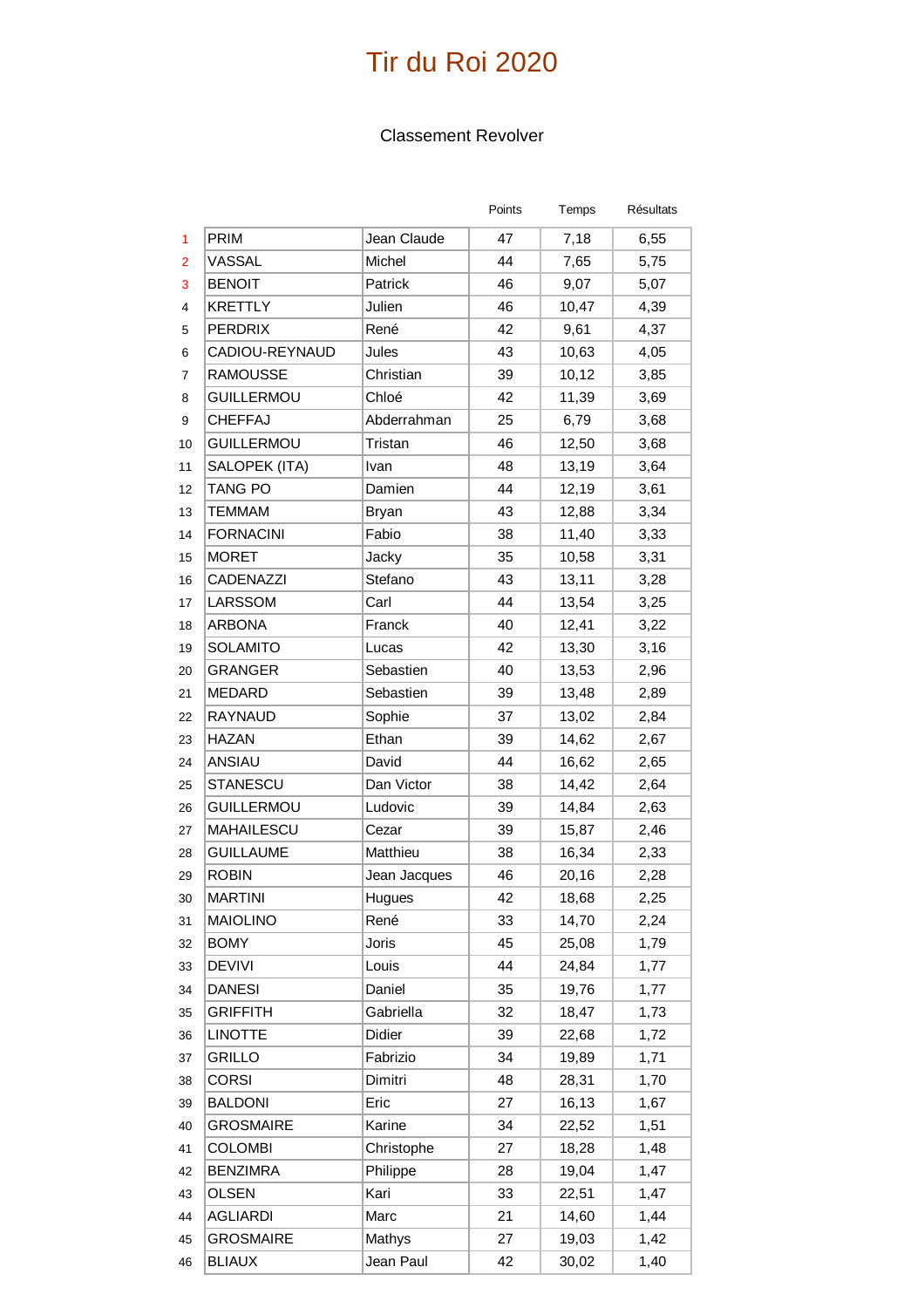| <b>CHRISTIAWATI</b> | Ine              | 26             | 18,87                    | 1,38 |
|---------------------|------------------|----------------|--------------------------|------|
|                     |                  |                |                          |      |
|                     | Sao Mai          | 27             | 20,18                    | 1,34 |
| MOLDOVEANU          | Georgina         | 26             | 19,55                    | 1,33 |
| <b>GRILLO</b>       | Rino             | 26             | 19,93                    | 1,30 |
| <b>FARVAULT</b>     | Jessica          | 22             | 18,82                    | 1,17 |
| <b>VIEBRANZ</b>     | Hendrick         | 12             | 10,60                    | 1,13 |
| <b>NEAGOE</b>       | Andrei           | 27             | 26,00                    | 1,04 |
| <b>BAUDOUIN</b>     | Dimitri          | 45             | 44,68                    | 1,01 |
| <b>CODINA</b>       | Maud             | 26             | 26,05                    | 1,00 |
| <b>MILOSSEVICH</b>  | Sabine           | 18             | 18,76                    | 0,96 |
| SOUVOROVA           | Nathalia         | 21             | 23,49                    | 0,89 |
| <b>AGLIARDI</b>     | Fabien           | 14             | 16,67                    | 0,84 |
| <b>BONCOMPAGNI</b>  | Anthony          | 14             | 20,70                    | 0,68 |
| <b>DEVIVI</b>       | Maelys           | 13             | 19,95                    | 0,65 |
| <b>MILOSSEVICH</b>  | Livio            | 15             | 25,54                    | 0,59 |
| <b>FORET</b>        | Eric             | 10             | 21,00                    | 0,48 |
| <b>PRIM</b>         | Cedric           | $\overline{7}$ | 15,29                    | 0,46 |
| <b>NEAGOE</b>       | Anamaria         | 6              | 23,43                    | 0,26 |
| <b>MILOSSEVICH</b>  | Julia            | 6              | 24,02                    | 0,25 |
| <b>PERROT</b>       | Yannick          | 10             | 47,37                    | 0,21 |
| <b>NOVIELLO</b>     | Emilie           | 36             | $\overline{\phantom{0}}$ | 0,00 |
| <b>LEMONNIER</b>    | Stephane         | 0              | 12,00                    | 0,00 |
|                     | <b>LEMONNIER</b> |                |                          |      |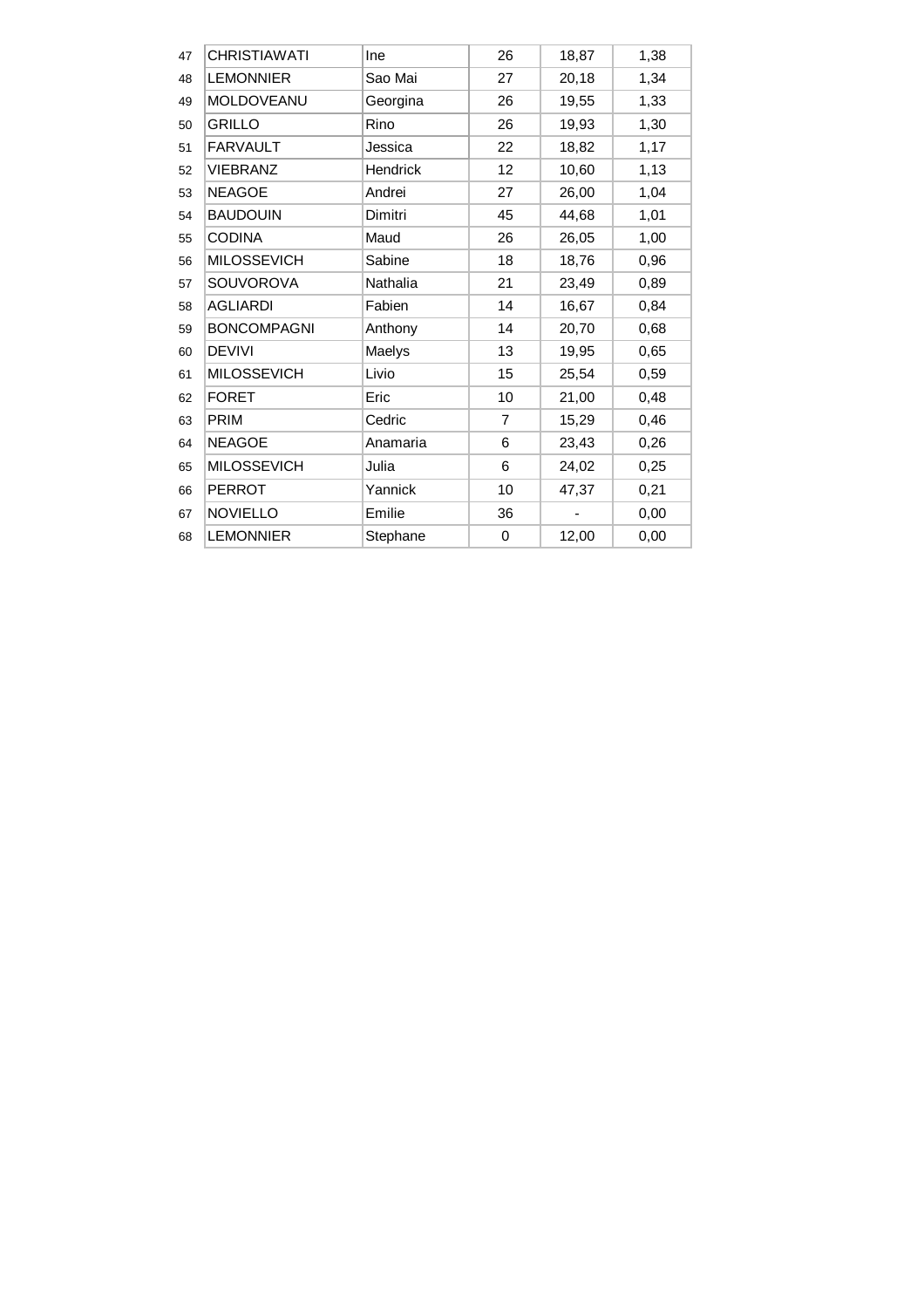### Classement Air Soft

|                |                    |              | Points | Temps | Résultats |
|----------------|--------------------|--------------|--------|-------|-----------|
| 1              | <b>GROSMAIRE</b>   | Mathys       | 46     | 7,29  | 6,31      |
| $\overline{2}$ | <b>BENOIT</b>      | Patrick      | 48     | 10,22 | 4,70      |
| 3              | SALOPEK (ITA)      | Ivan         | 48     | 11,68 | 4,11      |
| $\overline{4}$ | <b>LEMONNIER</b>   | Sao Mai      | 33     | 8,73  | 3,78      |
| 5              | <b>DEVIVI</b>      | Louis        | 45     | 12,61 | 3,57      |
| 6              | <b>GUILLERMOU</b>  | Chloé        | 42     | 12,13 | 3,46      |
| 7              | <b>KRETTLY</b>     | Julien       | 32     | 9,65  | 3,32      |
| 8              | <b>HAZAN</b>       | Ethan        | 48     | 14,58 | 3,29      |
| 9              | <b>GUILLERMOU</b>  | Tristan      | 44     | 13,38 | 3,29      |
| 10             | GRILLO             | Fabrizio     | 31     | 9,96  | 3,11      |
| 11             | CADIOU-REYNAUD     | Jules        | 47     | 17,53 | 2,68      |
| 12             | <b>STANESCU</b>    | Dan Victor   | 46     | 17,43 | 2,64      |
| 13             | <b>RAMOUSSE</b>    | Christian    | 48     | 19,37 | 2,48      |
| 14             | <b>VIEBRANZ</b>    | Hendrick     | 32     | 13,33 | 2,40      |
| 15             | CADENAZZI          | Stefano      | 50     | 20,93 | 2,39      |
| 16             | <b>COLOMBI</b>     | Christophe   | 46     | 20,22 | 2,27      |
| 17             | <b>CHEFFAJ</b>     | Abderrahman  | 40     | 17,82 | 2,24      |
| 18             | <b>TEMMAM</b>      | <b>Bryan</b> | 45     | 20,32 | 2,21      |
| 19             | <b>MORET</b>       | Jacky        | 42     | 18,97 | 2,21      |
| 20             | <b>GUILLERMOU</b>  | Ludovic      | 31     | 14,24 | 2,18      |
| 21             | <b>GUILLAUME</b>   | Matthieu     | 49     | 23,30 | 2,10      |
| 22             | <b>CORSI</b>       | Dimitri      | 28     | 13,39 | 2,09      |
| 23             | <b>TANG PO</b>     | Damien       | 30     | 15,02 | 2,00      |
| 24             | <b>GRANGER</b>     | Sebastien    | 45     | 22,81 | 1,97      |
| 25             | <b>SOLAMITO</b>    | Lucas        | 46     | 23,52 | 1,96      |
| 26             | <b>PERDRIX</b>     | René         | 30     | 15,89 | 1,89      |
| 27             | <b>LINOTTE</b>     | Didier       | 49     | 26,31 | 1,86      |
| 28             | <b>MILOSSEVICH</b> | Livio        | 43     | 24,32 | 1,77      |
| 29             | PRIM               | Jean Claude  | 17     | 9,71  | 1,75      |
| 30             | <b>BOMY</b>        | Joris        | 29     | 17,50 | 1,66      |
| 31             | <b>FORNACINI</b>   | Fabio        | 33     | 21,03 | 1,57      |
| 32             | <b>GRIFFITH</b>    | Gabriella    | 34     | 23,09 | 1,47      |
| 33             | LARSSOM            | Carl         | 25     | 17,07 | 1,46      |
| 34             | <b>DANESI</b>      | Daniel       | 34     | 26,37 | 1,29      |
| 35             | <b>BENZIMRA</b>    | Philippe     | 29     | 22,62 | 1,28      |
| 36             | <b>NEAGOE</b>      | Andrei       | 40     | 32,24 | 1,24      |
| 37             | <b>GROSMAIRE</b>   | Karine       | 25     | 24,36 | 1,03      |
| 38             | <b>MAIOLINO</b>    | René         | 30     | 34,28 | 0,88      |
| 39             | <b>NEAGOE</b>      | Anamaria     | 32     | 38,91 | 0,82      |
| 40             | <b>OLSEN</b>       | Kari         | 15     | 18,69 | 0,80      |
| 41             | <b>NOVIELLO</b>    | Emilie       | 27     | 36,06 | 0,75      |
| 42             | <b>MILOSSEVICH</b> | Sabine       | 16     | 21,65 | 0,74      |
| 43             | <b>MARTINI</b>     | Hugues       | 15     | 20,38 | 0,74      |
| 44             | <b>LEMONNIER</b>   | Stephane     | 9      | 12,29 | 0,73      |
| 45             | <b>DEVIVI</b>      | Maelys       | 20     | 35,59 | 0,56      |
| 46             | SOUVOROVA          | Nathalia     | 18     | 32,04 | 0,56      |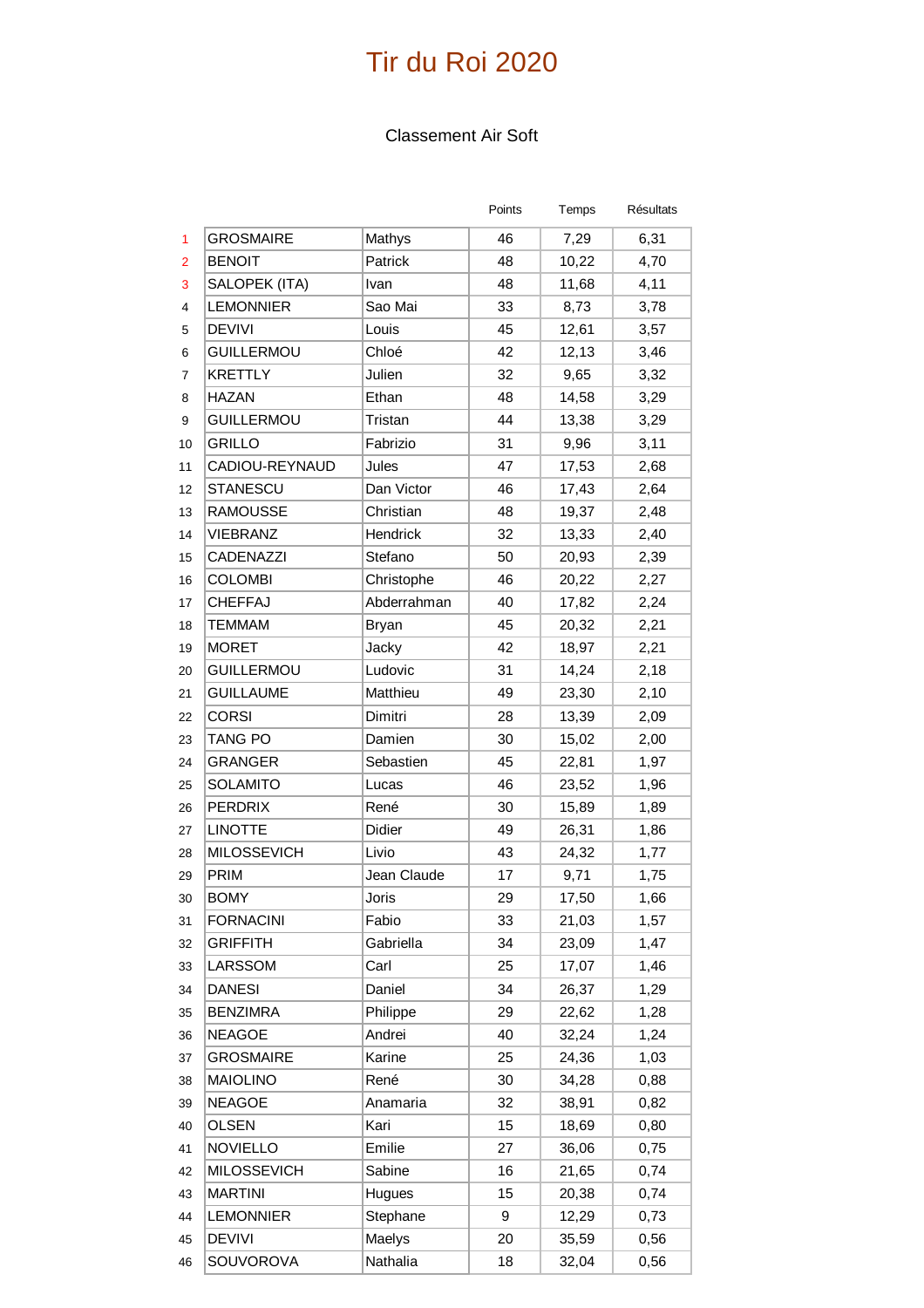| 47 | <b>BAUDOUIN</b>     | Dimitri      | 22             | 43,88 | 0,50 |
|----|---------------------|--------------|----------------|-------|------|
| 48 | <b>BONCOMPAGNI</b>  | Anthony      | 10             | 29,41 | 0,34 |
| 49 | VASSAL              | Michel       | 5              | 17,71 | 0,28 |
| 50 | <b>ROBIN</b>        | Jean Jacques | 7              | 25,52 | 0,27 |
| 51 | <b>CODINA</b>       | Maud         | 5              | 18,86 | 0,27 |
| 52 | <b>BLIAUX</b>       | Jean Paul    | $\overline{2}$ | 21,88 | 0,09 |
| 53 | <b>PERROT</b>       | Yannick      | 4              | 50,39 | 0,08 |
| 54 | <b>ANSIAU</b>       | David        | 0              | 10,46 | 0,00 |
| 55 | <b>ARBONA</b>       | Franck       | 0              | 12,04 | 0,00 |
| 56 | <b>CHRISTIAWATI</b> | Ine          | 0              | 15,83 | 0,00 |
| 57 | <b>BALDONI</b>      | Eric         | 0              | 17,44 | 0,00 |
| 58 | <b>PRIM</b>         | Cedric       | 0              | 20,38 | 0,00 |
| 59 | <b>MAHAILESCU</b>   | Cezar        | 0              | 22,12 | 0,00 |
| 60 | <b>MILOSSEVICH</b>  | Julia        | 0              | 22,64 | 0,00 |
| 61 | MOLDOVEANU          | Georgina     | 0              | 24,67 | 0,00 |
| 62 | <b>FARVAULT</b>     | Jessica      | 0              | 36,83 | 0,00 |
| 63 | <b>FORET</b>        | Eric         | 0              | 36,83 | 0,00 |
| 64 | <b>RAYNAUD</b>      | Sophie       | 0              | 37,02 | 0,00 |
| 65 | <b>GRILLO</b>       | Rino         | 0              | 43,85 | 0,00 |
| 66 | <b>AGLIARDI</b>     | Fabien       | 0              | 0,00  | 0,00 |
| 67 | <b>AGLIARDI</b>     | Marc         | 0              | 0,00  | 0,00 |
| 68 | <b>MEDARD</b>       | Sebastien    | 0              | 0,00  | 0,00 |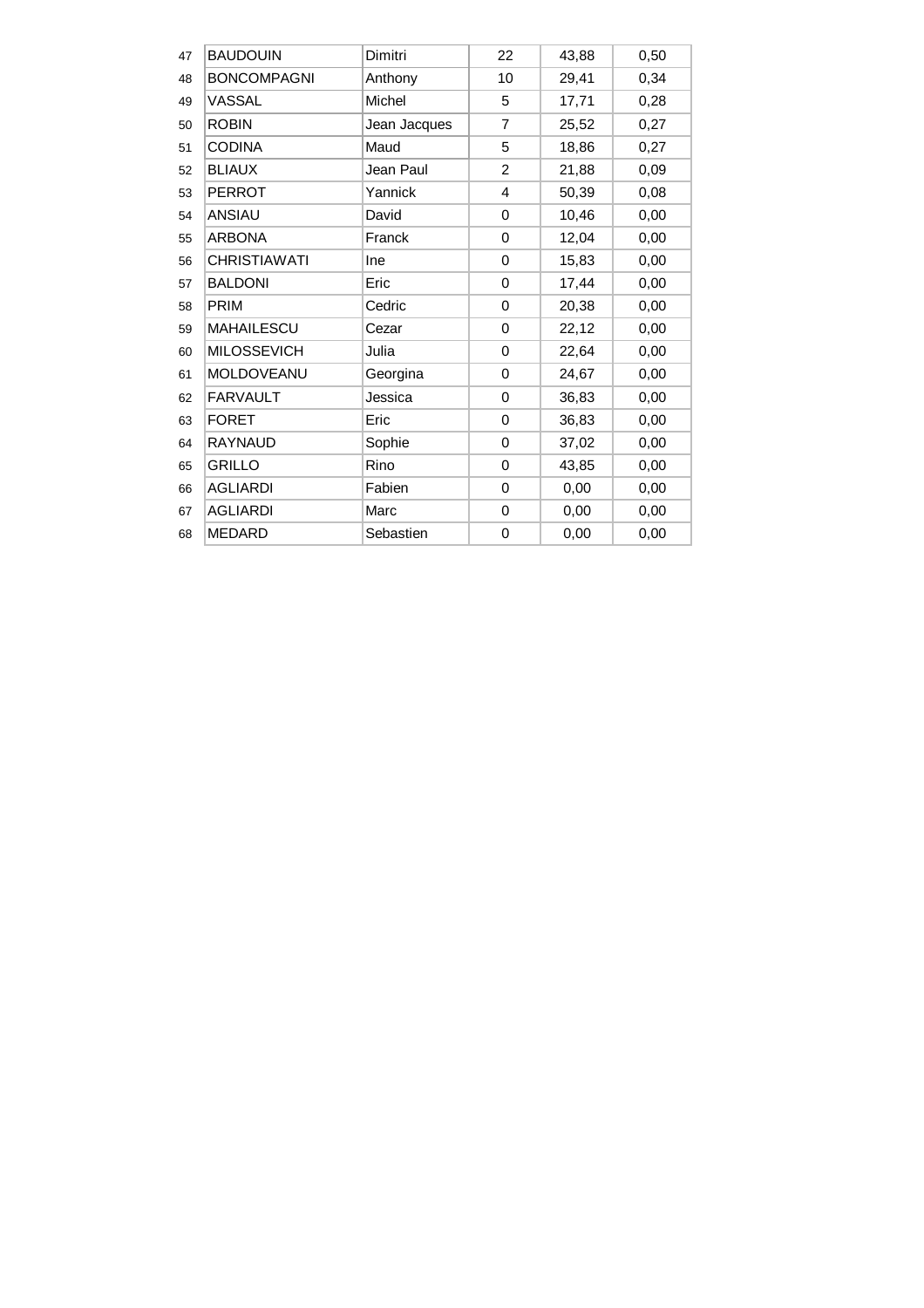#### Classement Arc

|    |                    |               | Points |
|----|--------------------|---------------|--------|
| 1  | <b>GRILLO</b>      | Fabrizio      | 87     |
| 2  | <b>PERDRIX</b>     | René          | 85     |
| 3  | <b>GUILLAUME</b>   | Matthieu      | 84     |
| 4  | <b>FORNACINI</b>   | Fabio         | 83     |
| 5  | VASSAL             | <b>Michel</b> | 80     |
| 6  | <b>PRIM</b>        | Jean Claude   | 78     |
| 7  | <b>AGLIARDI</b>    | Fabien        | 77     |
| 8  | <b>BENZIMRA</b>    | Philippe      | 77     |
| 9  | <b>BONCOMPAGNI</b> | Anthony       | 76     |
| 10 | <b>DANESI</b>      | Daniel        | 76     |
| 11 | <b>GUILLERMOU</b>  | Ludovic       | 76     |
| 12 | <b>MAIOLINO</b>    | René          | 75     |
| 13 | <b>CHEFFAJ</b>     | Abderrahman   | 74     |
| 14 | <b>GUILLERMOU</b>  | Chloé         | 74     |
| 15 | <b>MAHAILESCU</b>  | Cezar         | 74     |
| 16 | <b>MORET</b>       | Jacky         | 73     |
| 17 | <b>RAMOUSSE</b>    | Christian     | 73     |
| 18 | <b>COLOMBI</b>     | Christophe    | 72     |
| 19 | <b>NEAGOE</b>      | Andrei        | 72     |
| 20 | <b>ROBIN</b>       | Jean Jacques  | 72     |
| 21 | <b>KRETTLY</b>     | Julien        | 71     |
| 22 | <b>PERROT</b>      | Yannick       | 71     |
| 23 | <b>ARBONA</b>      | Franck        | 70     |
| 24 | <b>GUILLERMOU</b>  | Tristan       | 70     |
| 25 | <b>HAZAN</b>       | Ethan         | 70     |
| 26 | <b>MEDARD</b>      | Sebastien     | 70     |
| 27 | <b>VIEBRANZ</b>    | Hendrick      | 70     |
| 28 | SALOPEK (ITA)      | Ivan          | 69     |
| 29 | <b>LEMONNIER</b>   | Stephane      | 68     |
| 30 | CADIOU-REYNAUD     | Jules         | 67     |
| 31 | <b>DEVIVI</b>      | Louis         | 67     |
| 32 | <b>GRILLO</b>      | Rino          | 67     |
| 33 | ANSIAU             | David         | 66     |
| 34 | <b>BAUDOUIN</b>    | Dimitri       | 66     |
| 35 | <b>GROSMAIRE</b>   | Mathys        | 66     |
| 36 | <b>BLIAUX</b>      | Jean Paul     | 65     |
| 37 | <b>CORSI</b>       | Dimitri       | 64     |
| 38 | PRIM               | Cedric        | 64     |
| 39 | <b>SOLAMITO</b>    | Lucas         | 64     |
| 40 | <b>TEMMAM</b>      | <b>Bryan</b>  | 64     |
| 41 | <b>GRIFFITH</b>    | Gabriella     | 62     |
| 42 | <b>LEMONNIER</b>   | Sao Mai       | 62     |
| 43 | STANESCU           | Dan Victor    | 62     |
| 44 | <b>BALDONI</b>     | Eric          | 60     |
| 45 | <b>GRANGER</b>     | Sebastien     | 60     |
| 46 | <b>BOMY</b>        | Joris         | 57     |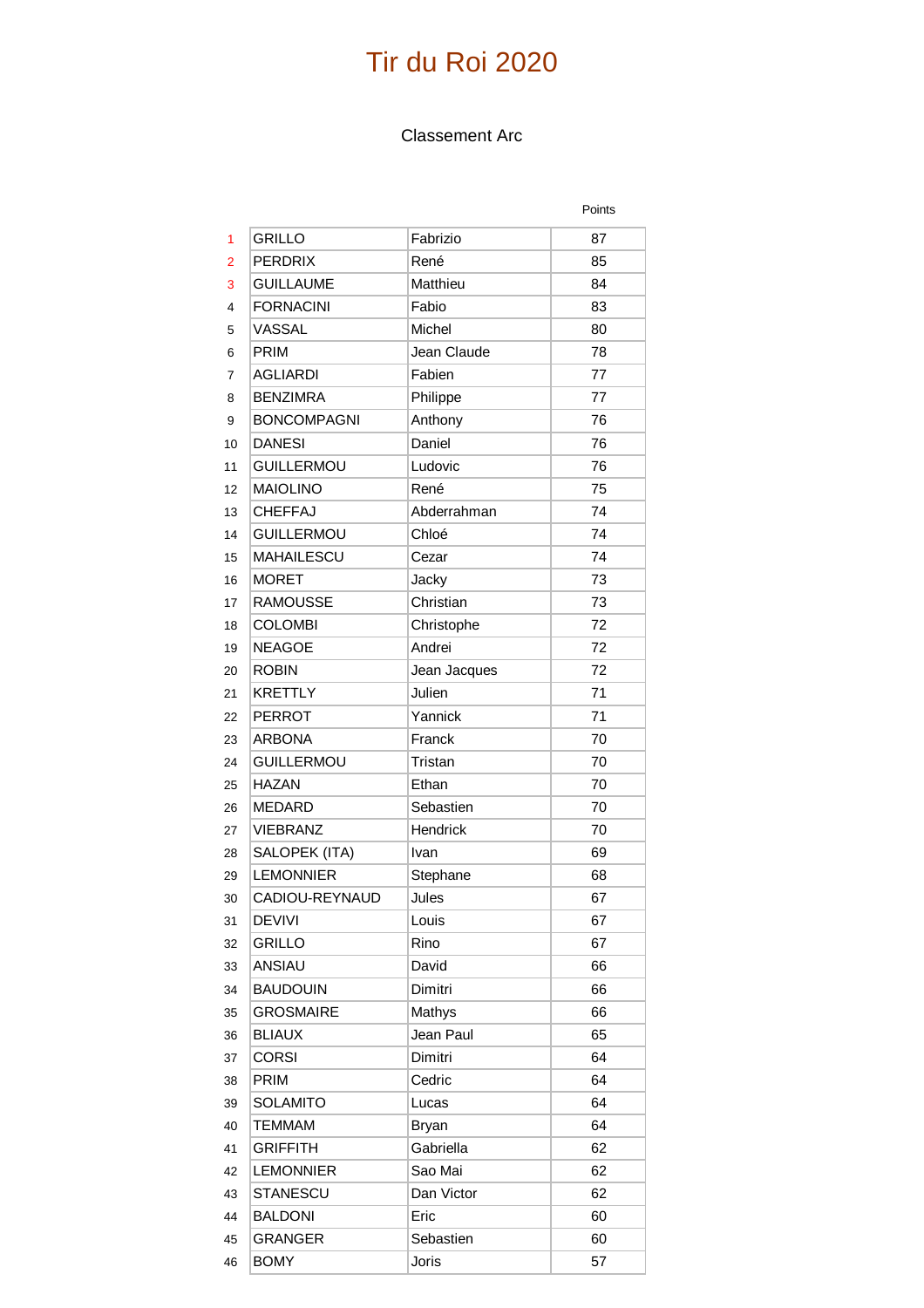| 47 | <b>AGLIARDI</b>    | Marc     | 56 |
|----|--------------------|----------|----|
| 48 | <b>MILOSSEVICH</b> | Livio    | 56 |
| 49 | <b>SOUVOROVA</b>   | Nathalia | 56 |
| 50 | <b>MILOSSEVICH</b> | Julia    | 54 |
| 51 | <b>MILOSSEVICH</b> | Sabine   | 52 |
| 52 | LARSSOM            | Carl     | 50 |
| 53 | MOLDOVEANU         | Georgina | 48 |
| 54 | <b>RAYNAUD</b>     | Sophie   | 48 |
| 55 | <b>BENOIT</b>      | Patrick  | 46 |
| 56 | <b>CODINA</b>      | Maud     | 45 |
| 57 | <b>FORET</b>       | Eric     | 45 |
| 58 | <b>OLSEN</b>       | Kari     | 45 |
| 59 | <b>DEVIVI</b>      | Maelys   | 44 |
| 60 | <b>NEAGOE</b>      | Anamaria | 42 |
| 61 | <b>CADENAZZI</b>   | Stefano  | 33 |
| 62 | <b>GROSMAIRE</b>   | Karine   | 23 |
| 63 | <b>FARVAULT</b>    | Jessica  | 20 |
|    |                    |          |    |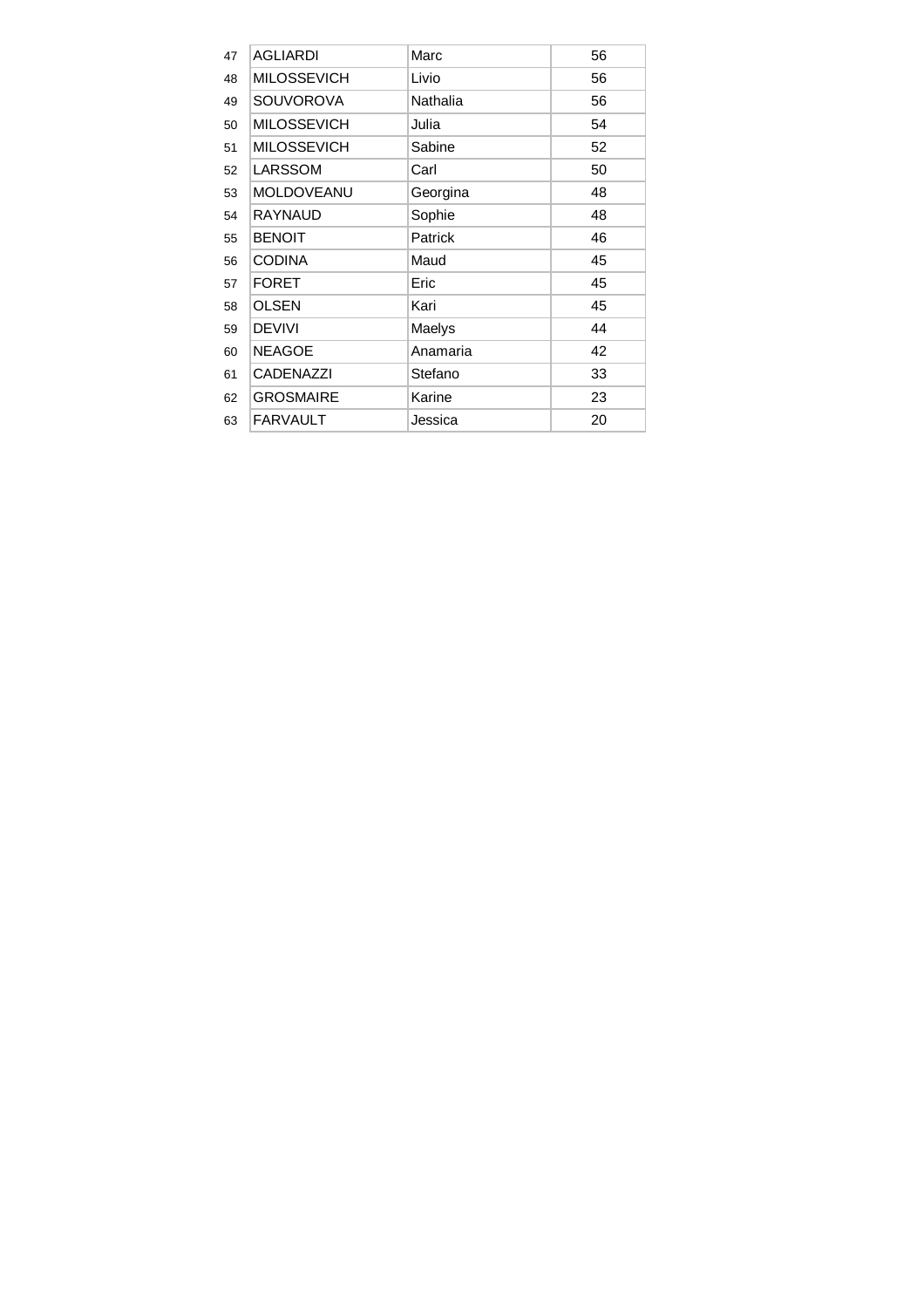### Classement général

|    |                     |              | 10 <sub>m</sub> | <b>TSV</b> | Carabine | Revolver | Air Soft | Total |
|----|---------------------|--------------|-----------------|------------|----------|----------|----------|-------|
| 1. | PRIM                | Jean Claude  | 5,00            | 7,14       | 8,47     | 6,55     | 1,75     | 28,91 |
| 2  | <b>BENOIT</b>       | Patrick      | 4,44            | 6,52       | 4,89     | 5,07     | 4,70     | 25,63 |
| 3  | <b>KRETTLY</b>      | Julien       | 4,00            | 4,76       | 6,49     | 4,39     | 3,32     | 22,95 |
| 4  | TANG PO             | Damien       | 4,29            | 4,52       | 6,76     | 3,61     | 2,00     | 21,17 |
| 5  | <b>ARBONA</b>       | Franck       | 5,71            | 4,09       | 7,15     | 3,22     | 0,00     | 20,18 |
| 6  | SALOPEK (ITA)       | Ivan         | 1,50            | 4,51       | 5,62     | 3,64     | 4,11     | 19,38 |
| 7  | GRILLO              | Fabrizio     | 6,67            | 3,95       | 3,94     | 1,71     | 3,11     | 19,38 |
| 8  | <b>PERDRIX</b>      | René         | 6,67            | 2,34       | 3,32     | 4,37     | 1,89     | 18,59 |
| 9  | <b>GUILLERMOU</b>   | Ludovic      | 1,67            | 3,99       | 6,47     | 2,63     | 2,18     | 16,93 |
| 10 | <b>GUILLERMOU</b>   | Tristan      | 4,29            | 3,42       | 2,16     | 3,68     | 3,29     | 16,83 |
| 11 | VASSAL              | Michel       | 2,50            | 1,92       | 6,13     | 5,75     | 0,28     | 16,59 |
| 12 | <b>GUILLERMOU</b>   | Chloé        | 3,75            | 3,39       | 2,08     | 3,69     | 3,46     | 16,37 |
| 13 | <b>RAMOUSSE</b>     | Christian    | 4,00            | 3,25       | 2,46     | 3,85     | 2,48     | 16,04 |
| 14 | <b>SOLAMITO</b>     | Lucas        | 1,36            | 2,66       | 6,83     | 3,16     | 1,96     | 15,96 |
| 15 | <b>GUILLAUME</b>    | Matthieu     | 4,44            | 2,87       | 3,99     | 2,33     | 2,10     | 15,73 |
| 16 | <b>TEMMAM</b>       | <b>Bryan</b> | 2,86            | 1,83       | 4,63     | 3,34     | 2,21     | 14,88 |
| 17 | <b>GROSMAIRE</b>    | Mathys       | 0,00            | 3,77       | 3,32     | 1,42     | 6,31     | 14,82 |
| 18 | <b>MORET</b>        | Jacky        | 1,67            | 2,71       | 4,87     | 3,31     | 2,21     | 14,76 |
| 19 | CHEFFAJ             | Abderrahman  | 0,00            | 4,54       | 4,14     | 3,68     | 2,24     | 14,60 |
| 20 | <b>GRANGER</b>      | Sebastien    | 0,00            | 2,76       | 6,76     | 2,96     | 1,97     | 14,44 |
| 21 | <b>CADENAZZI</b>    | Stefano      | 2,22            | 2,42       | 3,19     | 3,28     | 2,39     | 13,50 |
| 22 | <b>HAZAN</b>        | Ethan        | 0,00            | 2,69       | 4,55     | 2,67     | 3,29     | 13,20 |
| 23 | CADIOU-REYNAUD      | Jules        | 0,91            | 0,88       | 3,60     | 4,05     | 2,68     | 12,11 |
| 24 | <b>FORNACINI</b>    | Fabio        | 0,53            | 1,40       | 4,73     | 3,33     | 1,57     | 11,56 |
| 25 | <b>MEDARD</b>       | Sebastien    | 0,56            | 3,82       | 4,26     | 2,89     | 0,00     | 11,52 |
| 26 | <b>DANESI</b>       | Daniel       | 2,31            | 2,16       | 3,40     | 1,77     | 1,29     | 10,93 |
| 27 | <b>DEVIVI</b>       | Louis        | 1,18            | 2,08       | 2,12     | 1,77     | 3,57     | 10,72 |
| 28 | LARSSOM             | Carl         | 0,48            | 2,54       | 2,54     | 3,25     | 1,46     | 10,27 |
| 29 | ANSIAU              | David        | 0,00            | 3,14       | 4,01     | 2,65     | 0,00     | 9,79  |
| 30 | <b>ROBIN</b>        | Jean Jacques | 2,00            | 3,13       | 1,81     | 2,28     | 0,27     | 9,49  |
| 31 | <b>COLOMBI</b>      | Christophe   | 0,83            | 2,91       | 1,86     | 1,48     | 2,27     | 9,35  |
| 32 | <b>STANESCU</b>     | Dan Victor   | 1,11            | 0,68       | 2,18     | 2,64     | 2,64     | 9,24  |
| 33 | <b>CORSI</b>        | Dimitri      | 1,54            | 2,31       | 1,58     | 1,70     | 2,09     | 9,22  |
| 34 | <b>LINOTTE</b>      | Didier       | 0,00            | 1,66       | 3,95     | 1,72     | 1,86     | 9,20  |
| 35 | <b>LEMONNIER</b>    | Sao Mai      | 0,23            | 2,06       | 1,55     | 1,34     | 3,78     | 8,96  |
| 36 | <b>BENZIMRA</b>     | Philippe     | 0,67            | 0,83       | 3,80     | 1,47     | 1,28     | 8,05  |
| 37 | <b>CHRISTIAWATI</b> | Ine          | 2,31            | 1,05       | 2,88     | 1,38     | 0,00     | 7,61  |
| 38 | <b>NEAGOE</b>       | Andrei       | 0,56            | 1,70       | 3,06     | 1,04     | 1,24     | 7,60  |
| 39 | <b>MILOSSEVICH</b>  | Sabine       | 0,53            | 1,52       | 3,85     | 0,96     | 0,74     | 7,59  |
| 40 | <b>MARTINI</b>      | Hugues       | 0,63            | 1,08       | 2,79     | 2,25     | 0,74     | 7,47  |
| 41 | <b>BOMY</b>         | Joris        | 0,31            | 2,15       | 1,43     | 1,79     | 1,66     | 7,35  |
| 42 | <b>MAIOLINO</b>     | René         | 1,29            | 2,46       | 0,48     | 2,24     | 0,88     | 7,35  |
| 43 | <b>BALDONI</b>      | Eric         | 0,71            | 1,45       | 3,44     | 1,67     | 0,00     | 7,28  |
| 44 | <b>GRIFFITH</b>     | Gabriella    | 0,00            | 1,09       | 2,00     | 1,73     | 1,47     | 6,29  |